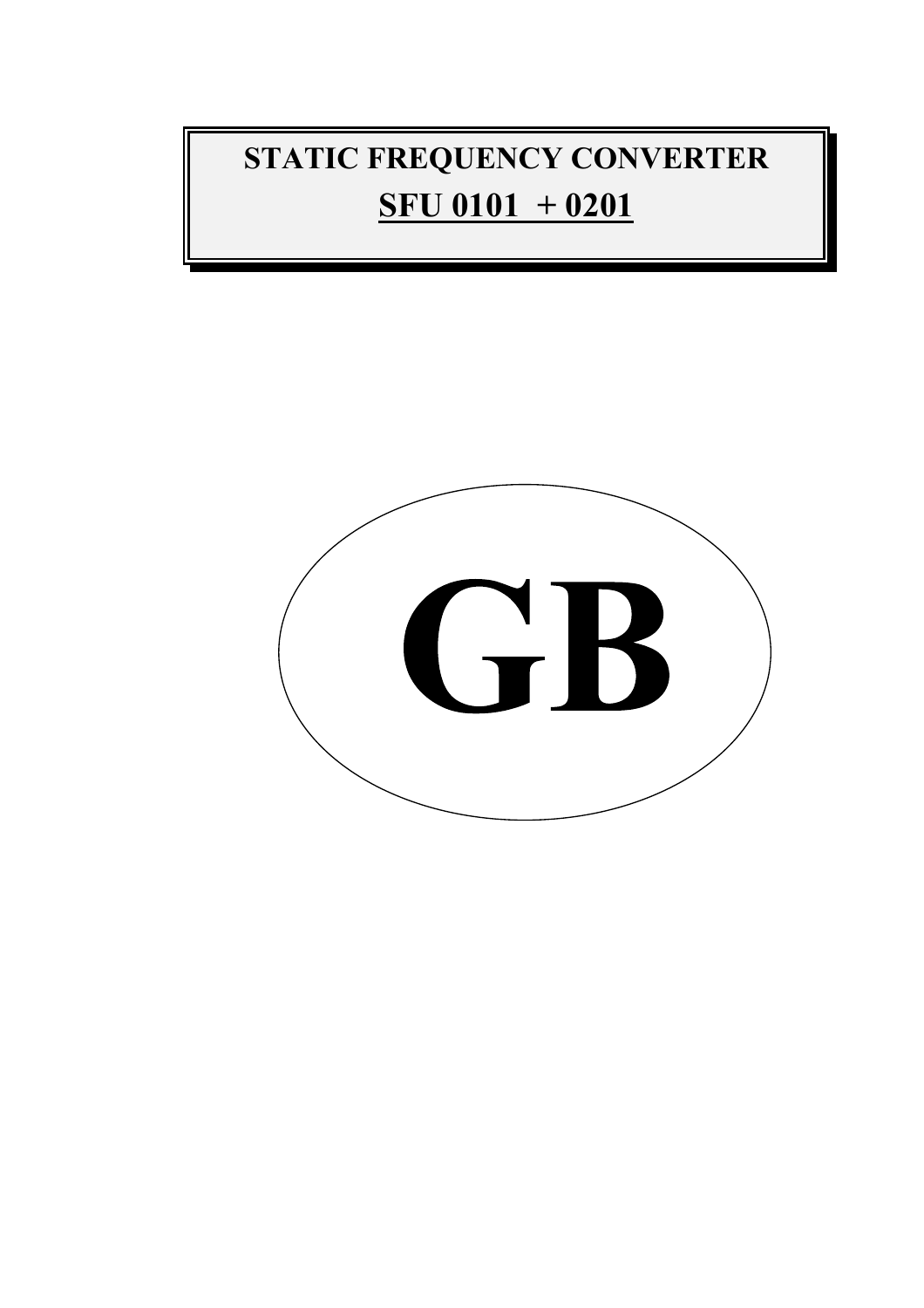# **TABLE OF CONTENTS**

| • Elements for operation and Technical Data 144<br>$\bullet$ Connection $\_\_\_\_\_\_\_$                                                                                                                                                                                                                        |                       |           |
|-----------------------------------------------------------------------------------------------------------------------------------------------------------------------------------------------------------------------------------------------------------------------------------------------------------------|-----------------------|-----------|
|                                                                                                                                                                                                                                                                                                                 |                       | 6         |
| $\bullet$ Connection $\qquad \qquad$                                                                                                                                                                                                                                                                            |                       |           |
|                                                                                                                                                                                                                                                                                                                 |                       | 8         |
| • Elements for operation and Technical Data 1984<br>• Connection <u>Connection</u>                                                                                                                                                                                                                              |                       |           |
|                                                                                                                                                                                                                                                                                                                 |                       | 11        |
|                                                                                                                                                                                                                                                                                                                 |                       | 12        |
| GENERAL 12<br>$\bullet$<br>SPINDLE "START" 12<br>SPINDLE "STOP"<br>$\sim$ 12<br>$\bullet$<br>DISPLAY FOR SPINDLE 13<br>$\bullet$<br>LOAD DISPLAY 13<br>$\bullet$<br>OVERLOAD DISPLAY 13<br>$\bullet$<br>$\bullet$<br>REMOTE CONTROL 15<br>STANDTILL OF SPINDLE<br>REVERSING DIRECTION OF RATATION (optional) 17 | -13<br>14<br>16<br>17 |           |
|                                                                                                                                                                                                                                                                                                                 |                       | <b>18</b> |
|                                                                                                                                                                                                                                                                                                                 |                       | 19        |

**Page Page**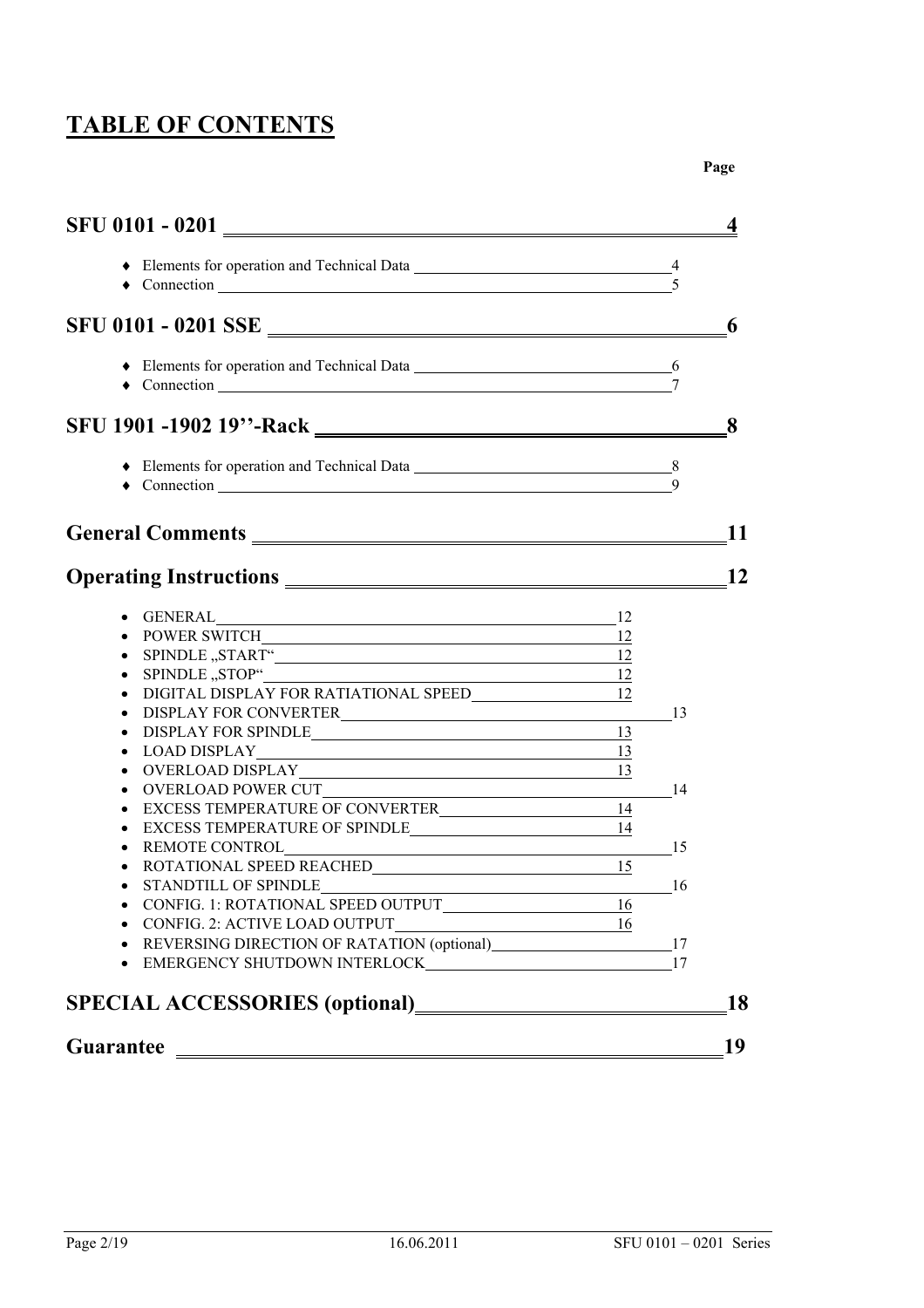

- 1. housing
- 2. display for changer
- 3. display for spindle
- 4. power switch
- 5. manufacturers emblem
- 6. press button spindle "ON"
- 7. display spindle "ON"
- 8. press button spindle "OFF"
- 9. display spindle "OFF"
- 10. load display (load of spindle as %)
- 11. adjustment of rotational speed
- 12. digital display of rotational speed
- 13. control connector 15 poles (back)
- 14. spindle connector (back)
- 15. vent
- 16. power supply (back)
- 17. safeguard (back)
- 18. IAS-connector 25 poles (back) *only by configuration IAS*
- 19. heat sink
- 20. ----

#### **Technical Data**

- ♦ microcontroller: supervision, controlling and
- $\bullet$  mains voltage:
- ♦ protection: 2,5 A / 250 V
- ♦ output power: 250 W (400 W)
- ♦ power input: 300 W (650 W)(a short time)
- ♦ output voltage: 3 x 0 ... 36 V (0...60 V)
- 
- $\bullet$  maximum output current: I max. 8 A<br>
► frequency range: 83 ... 1.000 Hz  $\triangleq$  $\bullet$  frequency range: 5.000...60.000 rpm  $(max.1333 Hz <sup>2</sup> 80.000 rpm)$ other frequencies are programmable by software ♦ the 3 phases are short-circuit proofed by an electronic
- current limitation  $\bullet$  weight: 5,5 kg<br>  $\bullet$  measurements (w\*h\*d): 290 \* 107 \* 295 mm
- $\bullet$  measurements (w\*h\*d):
- 

closed-loopcontrol<br>230 V AC 50 / 60 Hz

♦ The housing consists of an impact-strong ABS plastic, colour similar RAL 7035(Other housings, for example 19"- Rack, are also deliverable as option)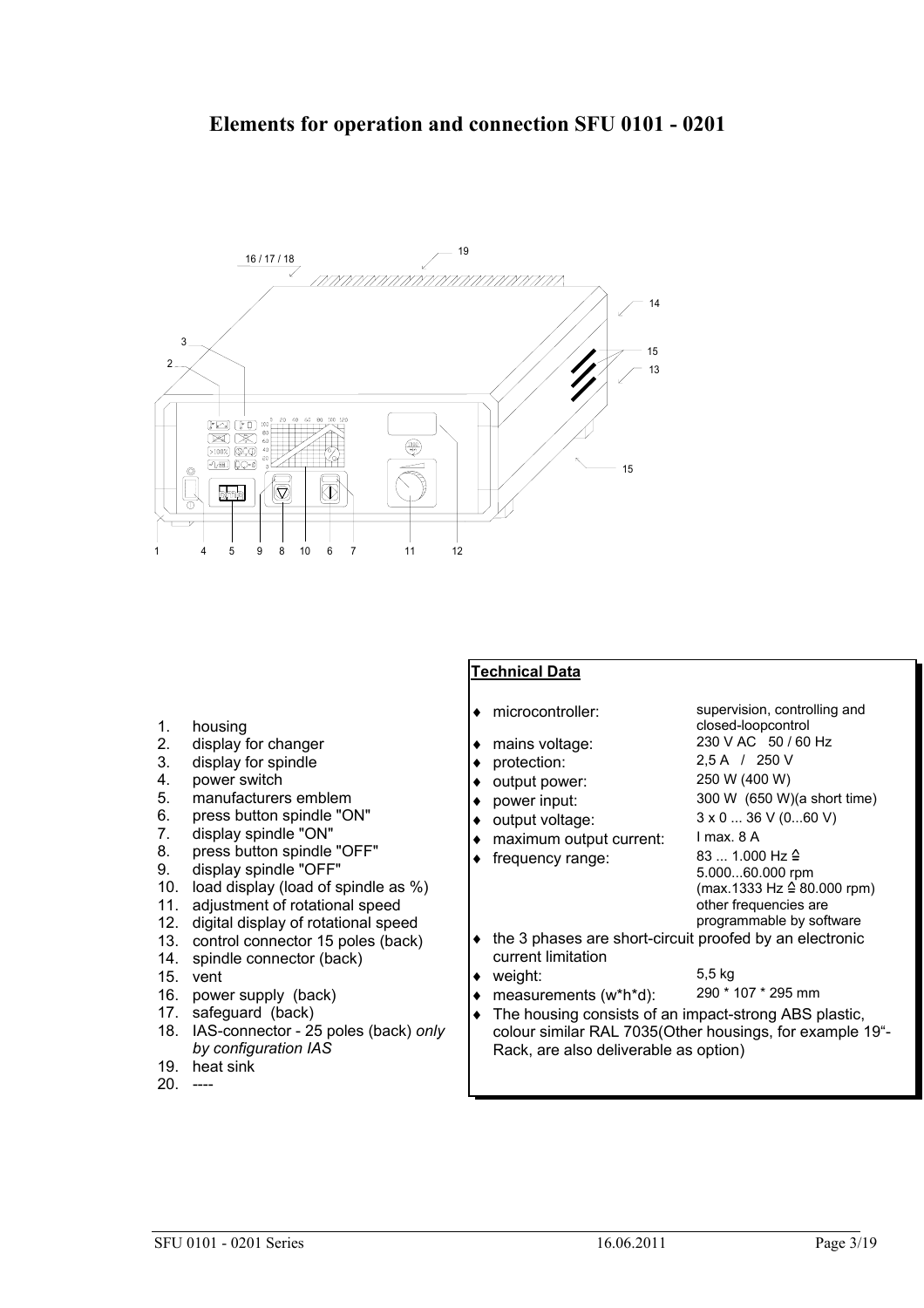# **CONNECTION SFU 0101 - 0201**

#### **Control Connector (14) 7 poles for spindle**



Pin 1 = rotational speed knowing Pin  $2 = R$ Pin 3 = S 3 Phases for spindle Pin  $4 = T$ Pin  $5 = +$  PTC Pin  $6 = +$  field panel Pin 7 = Ground

front view

င်

 $\overline{O}$ 

 $\overline{O}$ 

 $\overline{O}$ 

 $\overline{O}$ 

 $\overline{O}$ 

 $\circ$ 

 $\Omega$ 

15<br>0

 $\overline{O}$ 

 $\overline{O}$ 

 $\overline{O}$ 

 $\overline{O}$ 

 $\overline{O}$ 

Ó

### **Control Connector (13) 15 poles SUB-D-JACK**

- pin  $1 =$  common connection for relay
- pin  $2 =$  make contact by reaching rotational speed (desired value / active value)
- pin 3 = break contact by superheat (converter or spindle)
- pin  $9 =$  make contact by standstill (desired value / active value)
- pin 10 = break contact by load  $>100\%$ 
	- pin  $6 =$  make contact by "converter ready"
- pin  $4 =$  dependent on configuration of the converter: DC Out-active value spindle 1V / 10000 Upm DC Out-active power  $0...10V \triangleq 0...100\%$
- pin 11 = DC sheduled  $\ln(1V / 10000$  rpm)
- pin 12 = DC sheduled Out
- pin  $8 = (\perp)$  ground
- pin 7 = impulse magnetoresistor
- pin  $5 = +5V 40$  mA (for example fiberotic)
	- [optional reversing direction of rotation (+12V...24V)]
- pin 13 = RxD (RS 232)
- pin 14 = TxD (RS 232)
- pin 15 = emergency shutdown interlock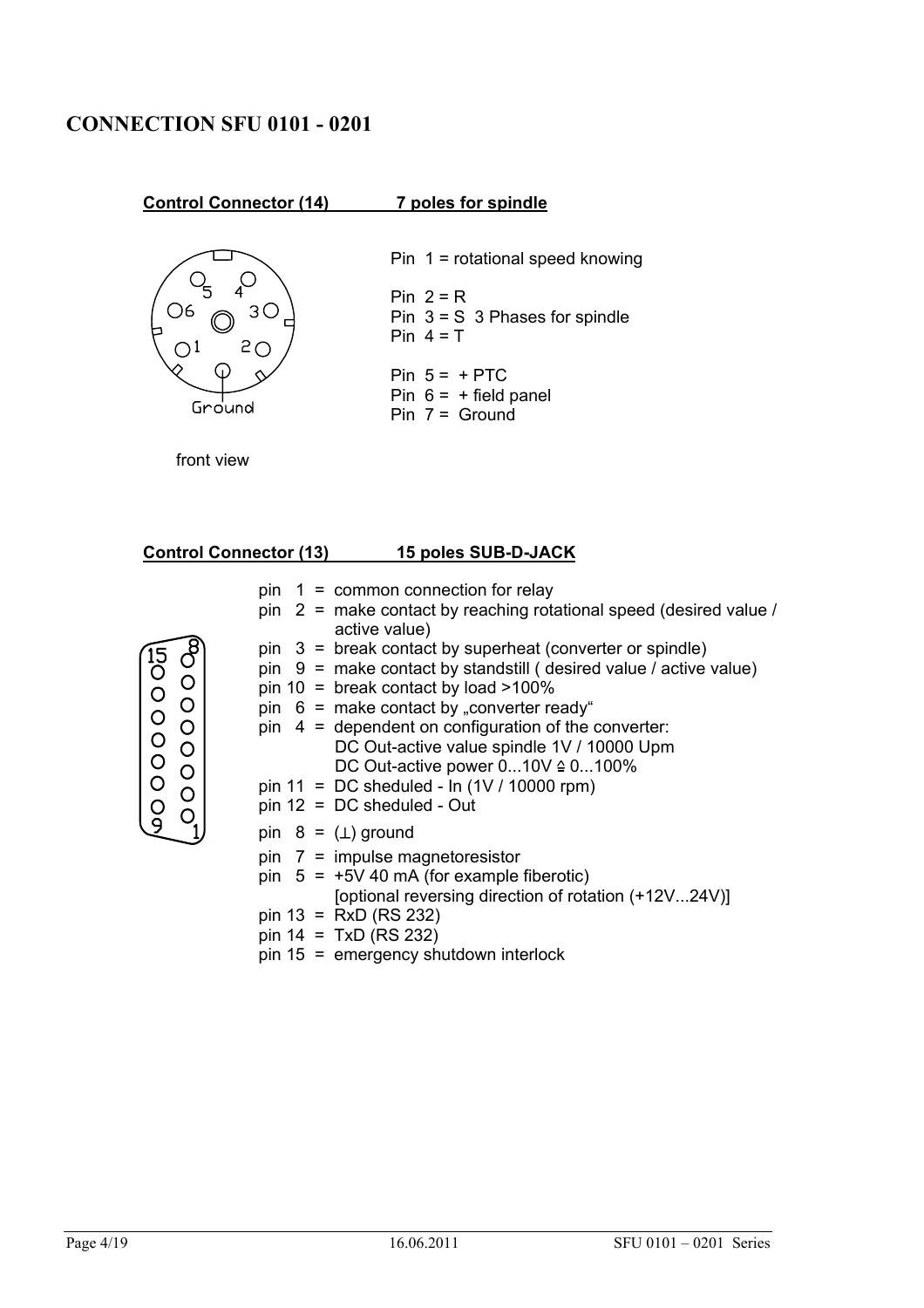#### **Elements for operation and connection SFU 0101 - 0201 SSE**



| <b>Technical Data</b>                                                                                                            |                                                                                                                                                                                                                                        |
|----------------------------------------------------------------------------------------------------------------------------------|----------------------------------------------------------------------------------------------------------------------------------------------------------------------------------------------------------------------------------------|
| microcontroller:                                                                                                                 | supervision, controlling and<br>closed-loopcontrol                                                                                                                                                                                     |
| mains voltage:<br>protection:<br>output power:<br>power input:<br>output voltage:<br>maximum output current:<br>frequency range: | 230 V AC 50 / 60 Hz<br>2,5 A / 250 V<br>250 W (400 W)<br>300 W (650 W)(a short time)<br>$3 \times 0$ 36 V (060 V)<br>I max. 8 A<br>83  1.000 Hz ≙<br>5.00060.000 rpm<br>(max.1333 Hz $\triangleq$ 80.000 rpm)<br>other frequencies are |
| current limitation                                                                                                               | programmable by software<br>the 3 phases are short-circuit proofed by an electronic                                                                                                                                                    |
| weight:<br>measurements (w*h*d):                                                                                                 | 6.5 kg<br>117 * 380 * 270 mm                                                                                                                                                                                                           |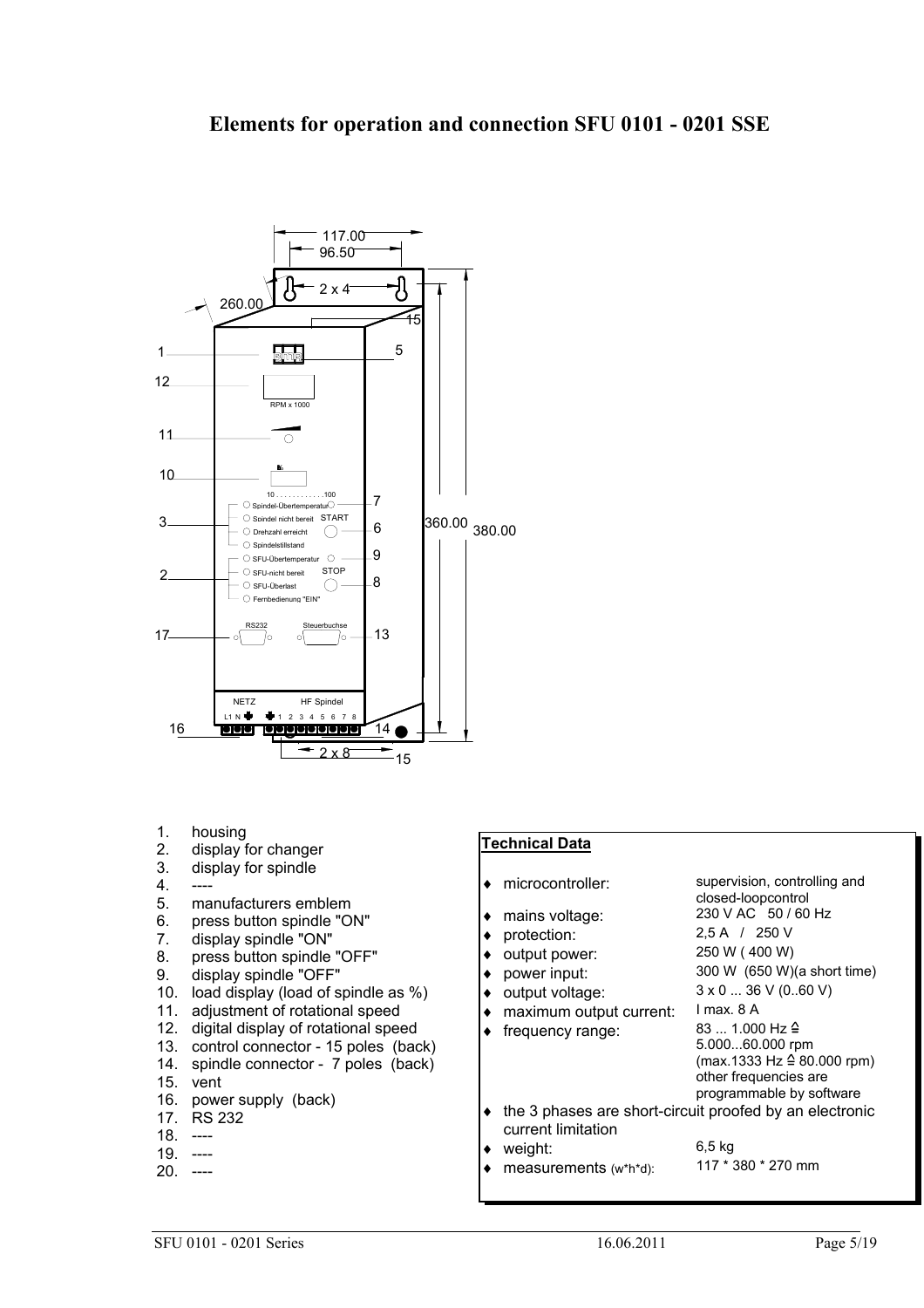# **CONNECTION SFU 0101 - 0201 SSE**

#### **Control Connector (13) 15 poles SUB-D-JACK**

| 0000000<br>$\begin{matrix}0\\0\\0\end{matrix}$<br>$\overline{O}$<br>$\circ$<br>$\circ$<br>O, | $pin$ 1 = common connection for relay<br>pin $2 =$ make contact by reaching rotational speed (desired value /<br>active value)<br>$pin$ 3 = break contact by superheat (converter or spindle)<br>pin $9 =$ make contact by standstill (desired value / active value)<br>pin $10 =$ break contact by load >100%<br>pin $6 =$ make contact by "converter ready"<br>pin $4 =$ dependent on configuration of the converter:<br>DC Out-active value spindle 1V / 10000 Upm<br>DC Out-active power $010V \triangleq 0100\%$<br>pin $11 = DC$ sheduled - In $(1V / 10000$ rpm)<br>pin $12$ = DC sheduled - Out<br>pin $8 = (\perp)$ ground<br>$pin \, 7 = impulse magnetoresistor$<br>pin $5 = +5 \text{ V } 40 \text{ mA}$ (for example fiberotic)<br>[optional reversing direction of rotation (+12 V  24V)]<br>pin $13 = RxD (RS 232)$<br>pin $14 = TxD (RS 232)$<br>$pin 15 = emergency shutdown interlock$ |
|----------------------------------------------------------------------------------------------|----------------------------------------------------------------------------------------------------------------------------------------------------------------------------------------------------------------------------------------------------------------------------------------------------------------------------------------------------------------------------------------------------------------------------------------------------------------------------------------------------------------------------------------------------------------------------------------------------------------------------------------------------------------------------------------------------------------------------------------------------------------------------------------------------------------------------------------------------------------------------------------------------------|
|----------------------------------------------------------------------------------------------|----------------------------------------------------------------------------------------------------------------------------------------------------------------------------------------------------------------------------------------------------------------------------------------------------------------------------------------------------------------------------------------------------------------------------------------------------------------------------------------------------------------------------------------------------------------------------------------------------------------------------------------------------------------------------------------------------------------------------------------------------------------------------------------------------------------------------------------------------------------------------------------------------------|

#### **pressure clamp (14) 7-poles for spindle connection**

|  |   |              | HF Spindel |   |   |  |
|--|---|--------------|------------|---|---|--|
|  | 2 | $\mathbf{3}$ |            | հ | x |  |
|  |   |              | $\circ$    |   |   |  |
|  |   |              |            |   |   |  |

| KL         |  | = chassis ground |
|------------|--|------------------|
| KL $1 = R$ |  |                  |

- $KL$  2 = S 3 phases for spindle
- KL  $3 = T$
- KL  $4 = +$  PTC
- KL  $5 = +$  magnetoresistor
- KL  $6 = (1)$  Ground for magnetoresistor and PTC
- KL 7 = Anschnitterkennung (optional)
- KL 8 = Anschnitterkennung (optional)

#### **pressure clamp (16) 3-poles for mains-connection**



KL L1  $KL$  N  $\subseteq$  mains-connection KL chassis ground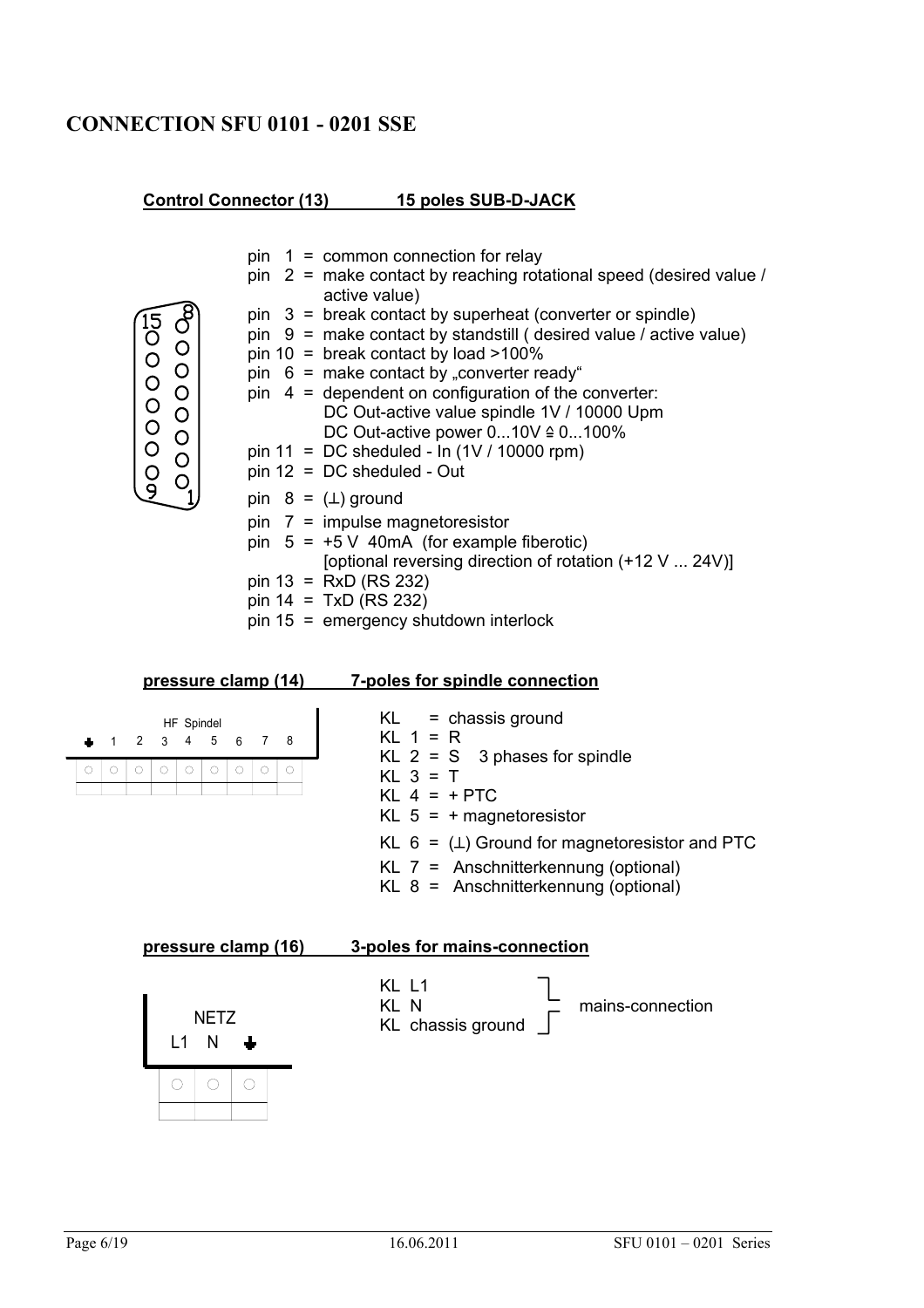### **Elements for operation and connection SFU 1901 - 1902 19''-Rack**



- 1. housing
- 2. display for changer
- 3. display for spindle
- 4. power switch
- 5. manufacturers emblem
- 6. press button spindle "ON"
- 7. display spindle "ON"
- 8. press button spindle "OFF"
- 9. display spindle "OFF"
- 10. load display (load of spindle as %)
- 11. adjustment of rotational speed
- 12. digital display of rotational speed
- 13. control connector 15 poles (back)
- 14. spindle connector 7 poles (back)
- 15. vent
- 16. power supply (back)
- 17. safeguard (back)
- 18. ----
- 19. ----
- 20. ----

#### **Technical Data**

- ♦ microcontroller: supervision, controlling and closed-loopcontrol<br>230 V AC 50 / 60 Hz ♦ mains voltage: 230 V AC 50 /<br>• protection: 2.5 A / 250 V ♦ protection: 2,5 A / 250 V  $\bullet$  output power: ♦ power input:  $\rightarrow$  000 W (650 W)(a short time)<br>
♦ output voltage:  $3 \times 0 ... 36$  V (0.60 V)  $\bullet$  output voltage:  $3 \times 0$  ... 36<br>  $\bullet$  maximum output current: I max. 8 A  $\bullet$  maximum output current: I max. 8 A<br>
► frequency range: 83 ... 1.000 Hz  $\triangleq$  $\bullet$  frequency range: 5.000...60.000 rpm  $(max.1333 Hz  $\stackrel{\triangle}{=} 80.000$  rpm)$ other frequencies are programmable by software ♦ the 3 phases are short-circuit proofed by an electronic current limitation
- 
- $\bullet$  weight: 8 kg<br>  $\bullet$  measurements (w\*h\*d)  $480 * 135 * 280$  mm  $\bullet$  measurements (w\*h\*d)
- ♦ The housing is a 19''-Rack, 3 HE / 84 TE
- SFU 0101 0201 Series 2012 16.06.2011 Page 7/19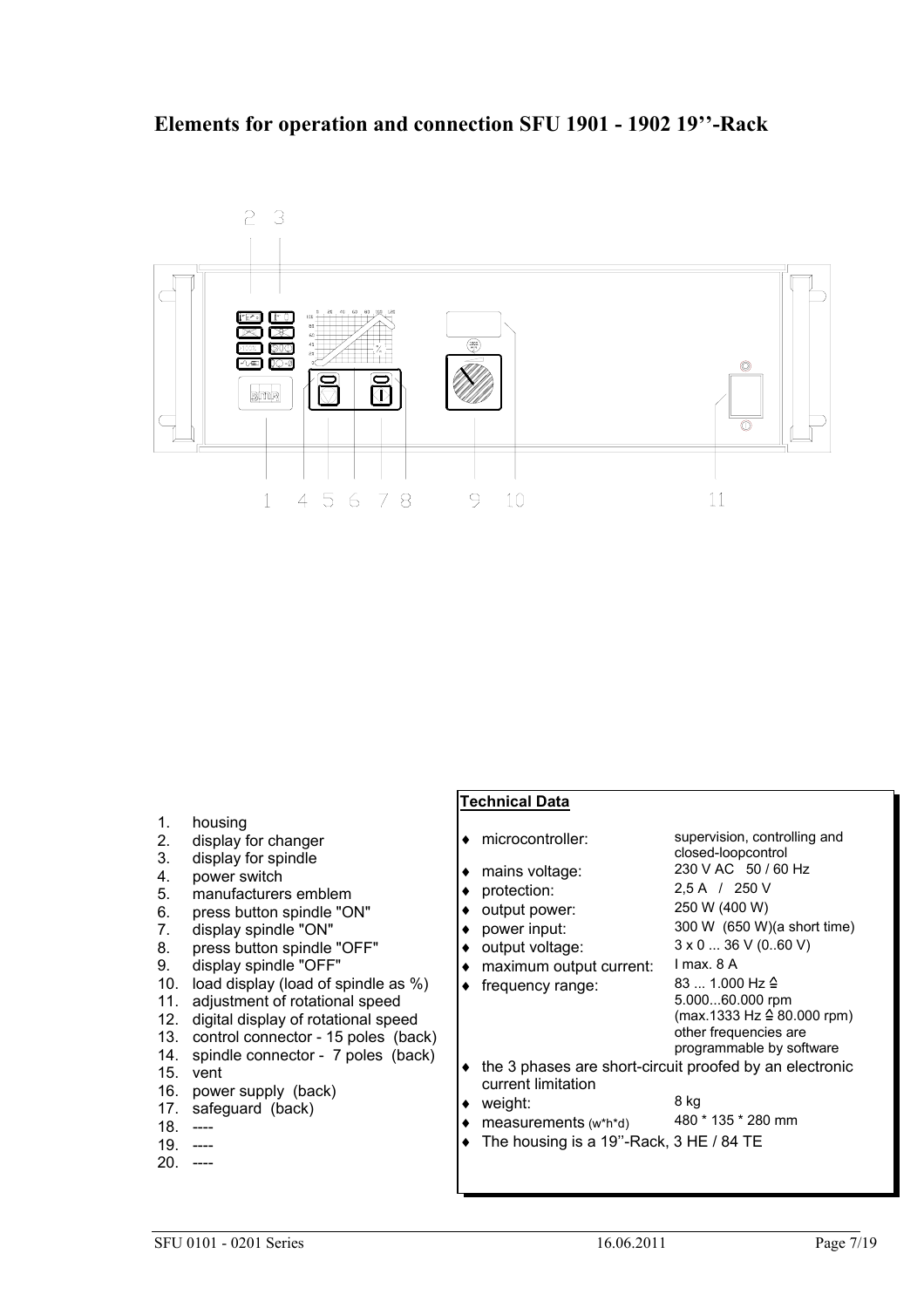# **CONNECTION SFU 1901 - 1902 19''-Rack**

#### **Control Connector (14) 7 poles for spindle**



Pin 1 = rotational speed knowing Pin  $2 = R$ Pin 3 = S 3 Phases for spindle Pin  $4 = T$ Pin  $5 = +$  PTC Pin  $6 = +$  field panel Pin 7 = Ground

front view

င်

 $\circ$ 

 $\overline{O}$ 

 $\circ$ 

 $\Omega$ 

O

15<br>O

 $\overline{O}$ 

 $\bigcirc$  $\overline{O}$ 

O  $\overline{O}$ 

O

 $\overline{O}$ 

O

# **Control Connector (13) 15 poles SUB-D-JACK**

- pin  $1 =$  common connection for relay
- pin  $2 =$  make contact by reaching rotational speed (desired value / active value)
- pin 3 = break contact by superheat (converter or spindle)
- pin  $9 =$  make contact by standstill (desired value / active value)
- pin 10 = break contact by load  $>100\%$
- pin  $6 =$  make contact by "converter ready"
- pin  $4 =$  dependent on configuration of the converter: DC Out-active value spindle 1V / 10000 Upm DC Out-active power  $0...10V \triangleq 0...100\%$
- pin 11 = DC sheduled In  $(1V / 10000$  rpm)
	- pin 12 = DC sheduled Out
	- pin  $8 = (\perp)$  ground
	- pin 7 = impulse magnetoresistor
	- pin  $5 = +5V 40$  mA (for example fiberotic) [optional reversing direction of rotation (+12V...24V)]
	- pin 13 = RxD (RS 232)
	- pin 14 = TxD (RS 232)
	- pin 15 = emergency shutdown interlock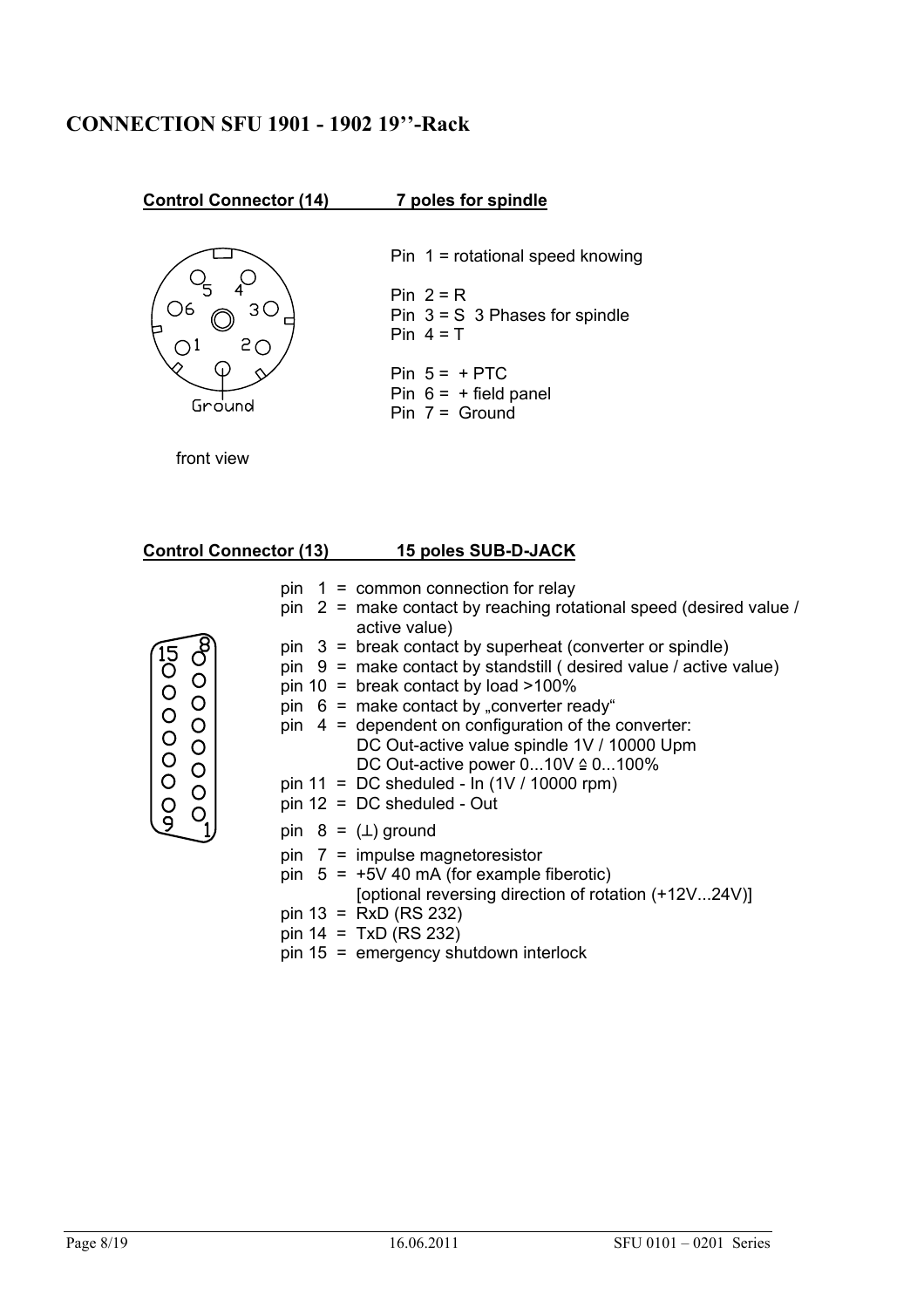# **General Comments**

#### **Our high frequency converters are high quality precision devices. Be sure to handle them with the required care so as to ensure that their high degree of accuracy, excellent performance and long life expectancy are retained.**

The converters do not leave our works until after having been subjected to an extensive "load test". Before installing the equipment, carefully read the instructions supplied with it. Additionally, the following rules should be observed:

- Before commissioning, see that the equipment is in perfect condition. If the converter has been damaged in transit, it should on no account be connected.
- When installing the equipment it is essential that the current health and safety regulations are strictly observed.
- Before starting the converter in the vicinity of any heat sources or magnetic components.
- Sufficient air circulation must be ensured around and, particularly, within the converter.
- No liquid must be allowed to penetrate into the housing. If there is any evidence that this might have happened, the equipment must be switched off immediately.
- If the converter is to be connected to a remote control, be sure, when connecting, that the switch on the pool is in the "OFF" position.
- All jobs performed in connection with one of our converters must be carried out exclusively by personnel specifically trained for this task.
- Any work on the converter and its accessories must be carried out by qualified experts, the power source having been disconnected (with the mains plug removed from its socket). In doing so, national accident prevention regulations as well as general and local installation and safety rules (for instance by the Association of Electrotechnical Engineers of the respective country) must be complied with.

Our **general comments** can only provide a rough survey of existing rules and regulations, as BMR is not in a position to take into account varying local conditions. It is the duty of the manufacturer of the plant or machinery to make sure the value limits imposed by law for electro-magnetic compatibility (EMC) are complied with. By monitoring our products in our own test laboratory, we at BMR guarantee that, properly installed, they will meet the relevant standards.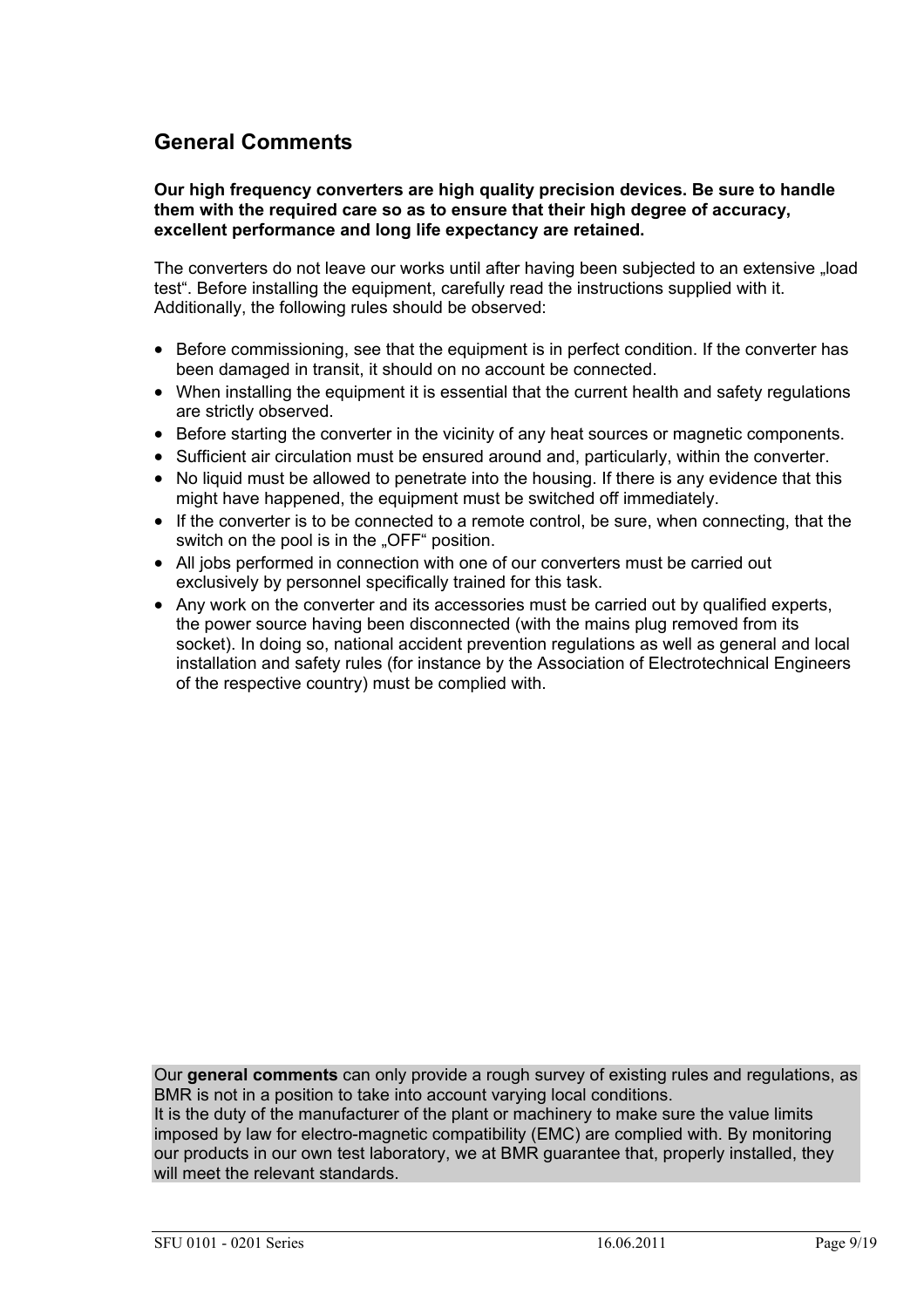# **Operating Instructions**

#### **GENERAL**

This Static Frequency Converter includes a microcontroller, which controls, supervises and regulates all functions, such as analogue and digital interfaces, evaluations, data inputs, respectively effective transmission-parameters; which can also be changed by software.

#### **POWER SWITCH**

After the Power-button is switched "ON"; the Static Frequency Converter starts an automatically check for about 8 seconds. During this time all displays flashes a short time one after another. After this automatical check the converter is ready for operation.

In case of defect the corresponding display flashes.

#### **SPINDLE "START"**

After pressing the "START"-button the spindle starts to come up to the rotational speed adjusted by the rotary knob (11). The coming-up speed is adjusted to 10.000 rps by manufacturer.

On request the coming-up speed can be changed.

#### **SPINDLE "STOP"**

After pressing the "STOP"-button the spindle will be electronically stopped to stand still. The braking time corresponds to the adjusted coming-up speed.

It's only possible to slow down the spindle with the "STOP"button if the remote control is **not** . ON".

By pressing power switch "OFF" there is no electronic slow down, but the spindle runs out by itself.

#### **DIGITAL DISPLAY FOR ROTATIONAL SPEED**

The digital display of rotational speed indicates the adjusted rotational speed.

#### **DISPLAY FOR CONVERTER**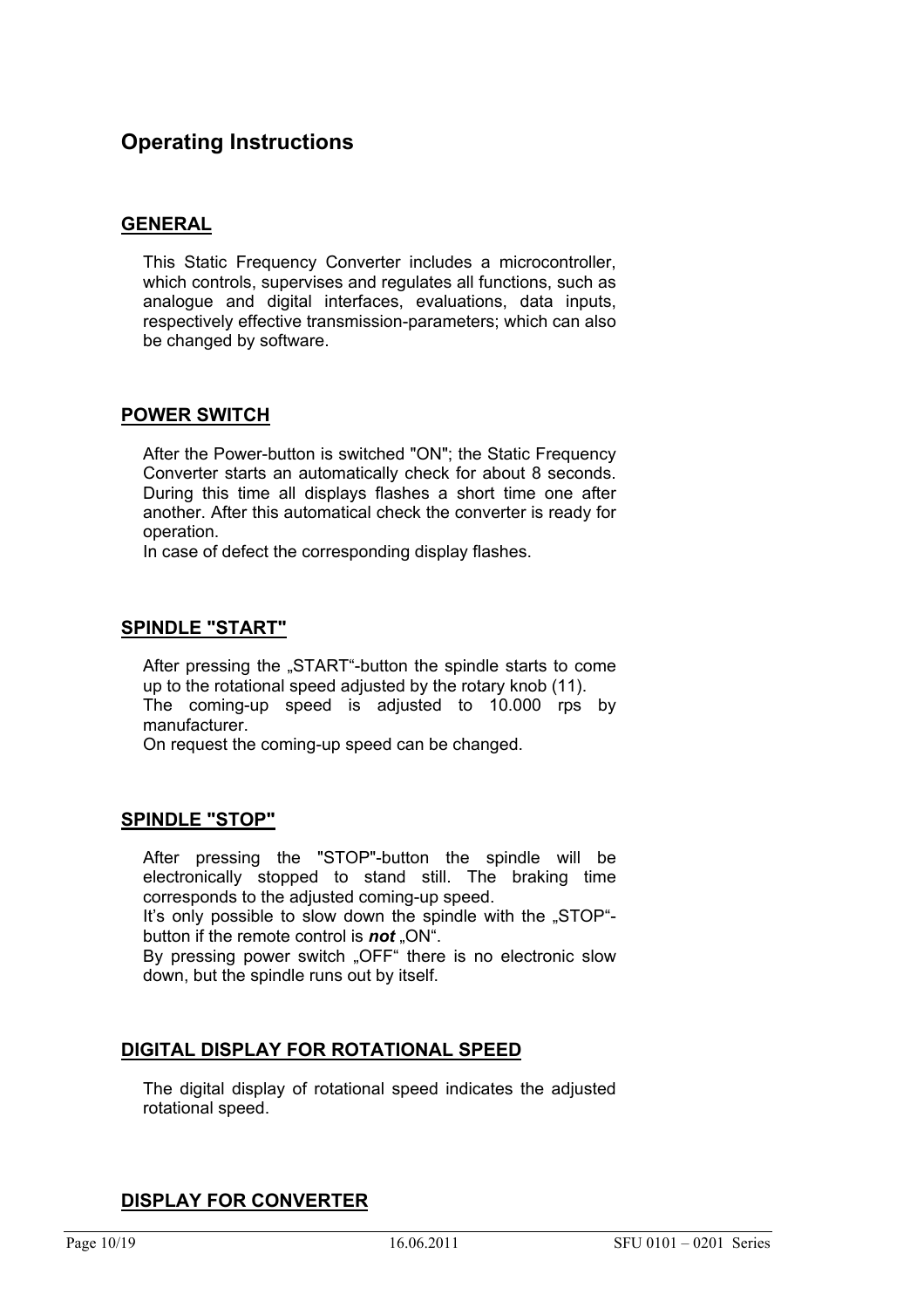

- 
- Display (2.2)  $\|\mathscr{K}\|$  = converter is not ready for operation
- Display (2.3)  $\vert > 100\% \vert$  = load of converter or load of spindle higher than 100%
	-

# **DISPLAY FOR SPINDLE**

| Display (3.1) | = spindle superheat                                                           |
|---------------|-------------------------------------------------------------------------------|
| Display (3.2) | = spindle is not ready for operation                                          |
| Display (3.3) | = rotational speed reaches "desired value" or<br>"actual value", respectively |
| Display (3.4) | = standstill of spindle                                                       |

# **LOAD DISPLAY**

The load display indicates the present load of spindle in %.

"green area" = within the admissibility<br>"red area" = overload = overload

If the spindle is not loaded and no defect exists, the loaddisplay indicates approx. "0%".

### **OVERLOAD DISPLAY**

The display (2.3) always flashes, if the spindle was overloaded or the interruption for overload responded.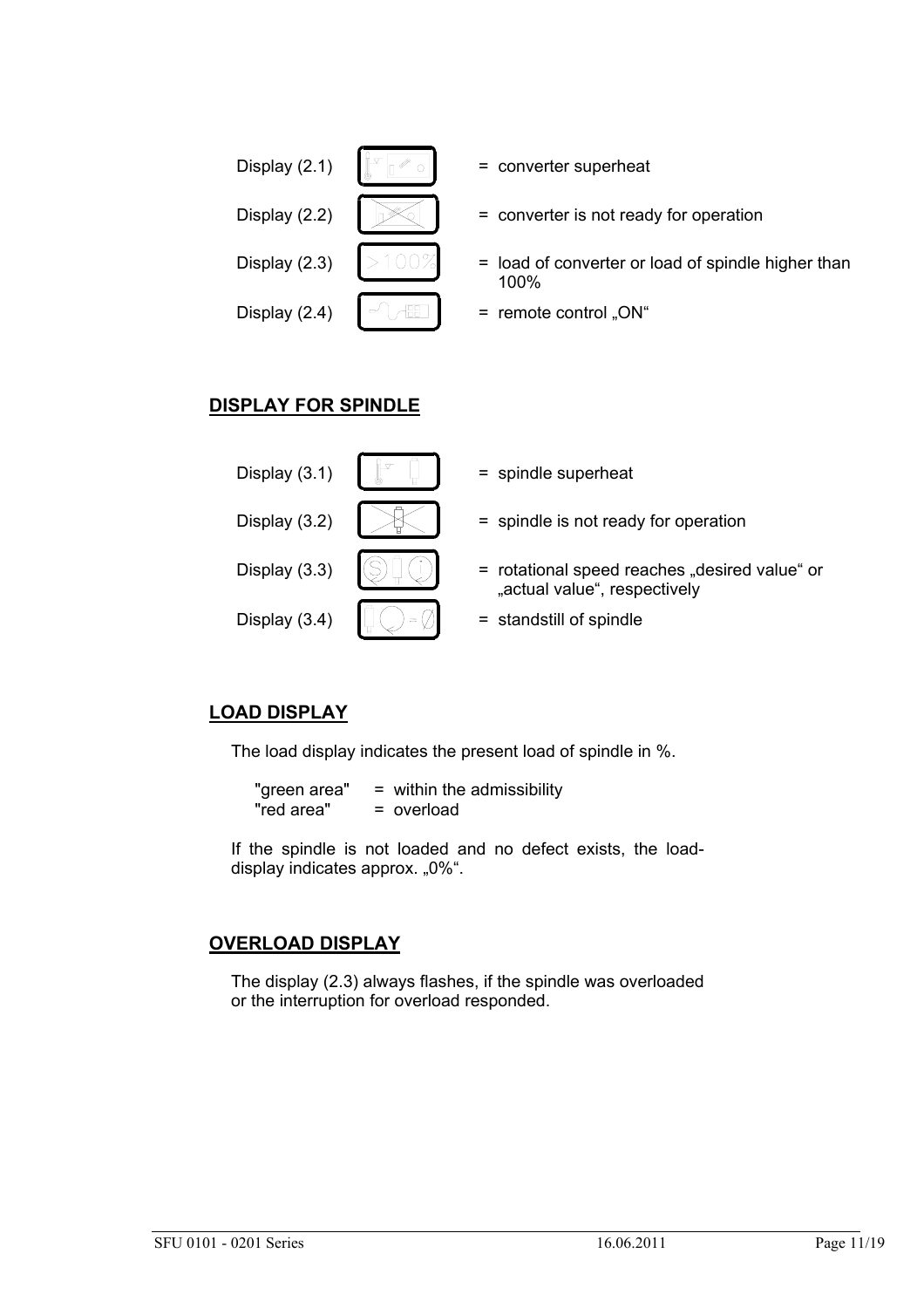#### **OVERLOAD POWER CUT**

If the spindle is running more than 10 seconds [programmable by software (1 ... 10 sec.)] an interruption for overload will follow.

I.e. after this time the converter automatically disconnects the spindle and the displays (2.2) and (2.3) are flashing.

Another "power-up" of the spindle can only follow if the display (2.2) disappears.

The display  $(2.3)$  disappears if the spindle is "powered-up" again.

#### **EXCESS TEMPERATURE OF CONVERTER**

When the converter reached the excess temperature the display (2.1) flashes.

Delayed with 3 seconds [programmable by software (1...10 sec.)] the converter switches to "STOP" and the display (2.2) flashes.

The spindle can not be switched " $ON^{\circ}$  before the display (2.2) disappeared.

The display  $(2.1)$  disappears by another "power-up".

#### **EXCESS TEMPERATURE OF SPINDLE**

If the spindle reached the excess temperature the display (3.1) flashes.

Delayed with 3 seconds [programmable by software (1...10 sec.)] the converter switches to "STOP" and the display (3.2) flashes.

The spindle can not be switched " $ON$ " before the display  $(3.2)$ disappeared.

The display  $(3.1)$  disappears by another "power-up".

|           | <b>ATTENTION:</b> This evaluation is only possible if the spindle |
|-----------|-------------------------------------------------------------------|
| <b>is</b> | equipped with a temperature sensor.                               |
|           | (Option after arrangements)                                       |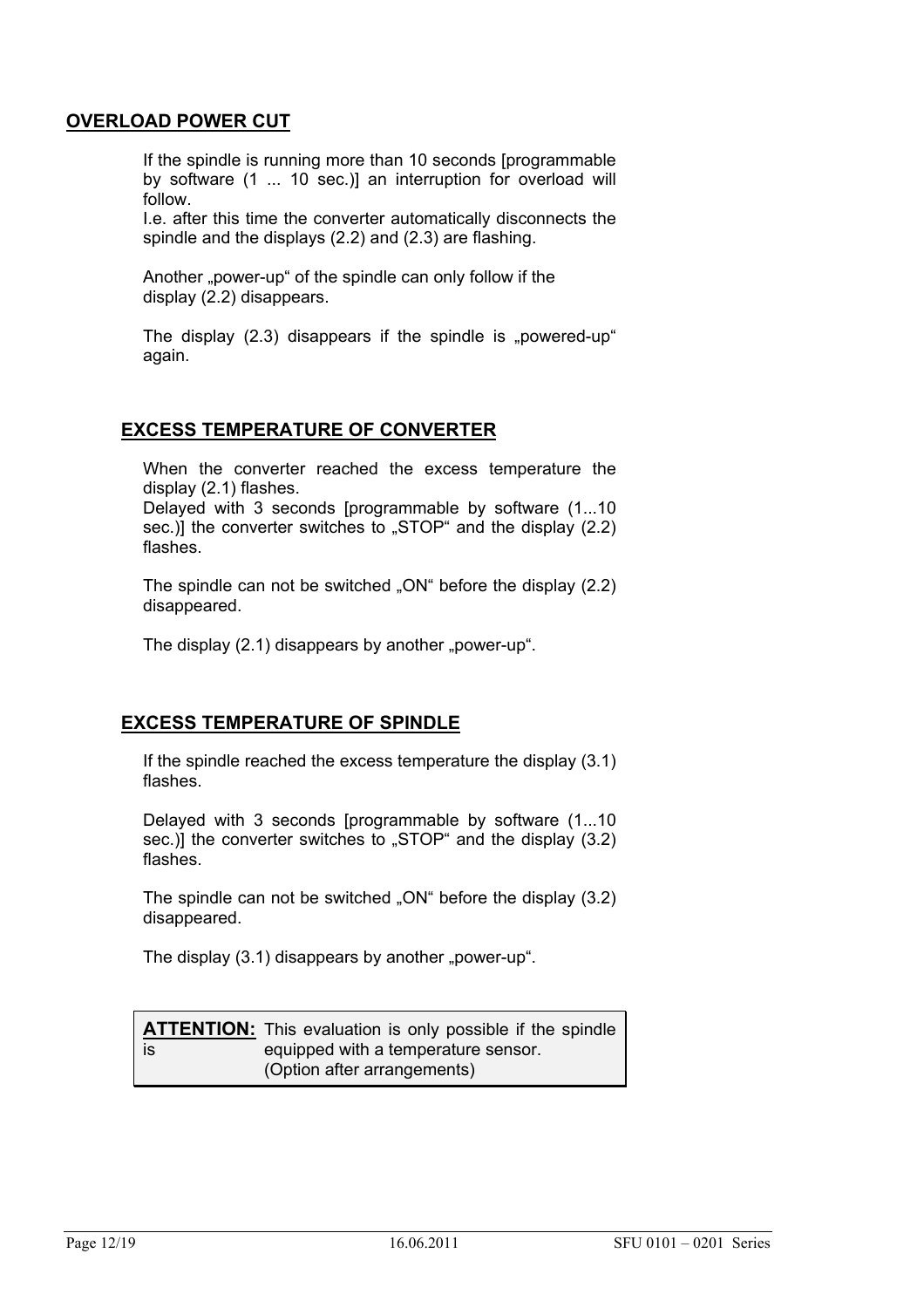#### **REMOTE CONTROL**

The remote control of the converter is connected via the 15 poles SUB-D-JACK (13).

The display (2.4) flashes whenever the converter is remote controlled.

#### POSSIBILITIES OF REMOTE CONTROLLING:

a; Via a potentialfree contact to Pin 11 and Pin 12 the spindle can respectively be switched "ON" or "OFF"

| contact open   | $=$ spindle "OFF"" |
|----------------|--------------------|
| contact closed | $=$ spindle "ON"   |

b; Installing of a direct voltage (+) on Pin 11 and

 $(L)$  on Pin 8

 I. e. with this possibility the rotational speed can be adjusted.

1 V / 10000 rpm

< 0,5V meets spindle "OFF"

 $\geq$  0,5V meets spindle "ON" 5000 rpm.

**ATTENTION:** The direct voltage must not transgress 12V and should be free of interfering voltages.

c; Via the serial interface (RS 232) Pin 13 RxD, Pin 14 TxD and Pin  $8(\perp)$ 

#### **ROTATIONAL SPEED REACHED**

If the spindle reached the presetted rotational speed, one of the two halves of display (3.3) flashes.

The left half with the symbol "desired value" flashes if the internal frequency of the converter corresponds to the adjusted frequency.

This evaluation happens whenever the spindle is not equipped with a magnetoresistor.

The right half of the symbol "actual value" flashes if the spindle axle reached the adjusted rotational-speed in fact (actual evaluation).

Attention: This is only possible if the spindle is equipped with a magnetoresistor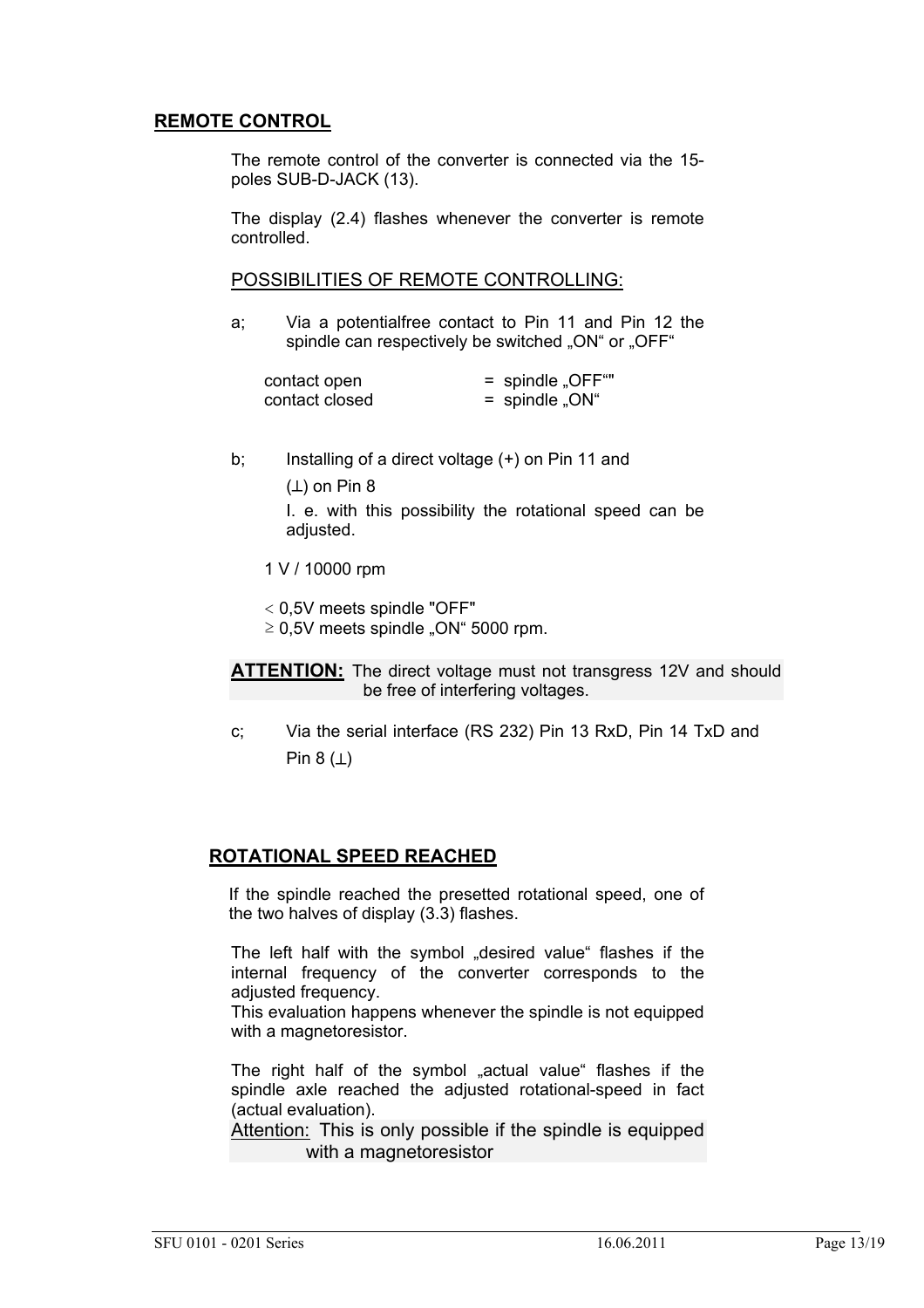#### **STANDSTILL OF SPINDLE**

The display (3.4) flashes whenever the spindle axle stands still.

The converter considers two possibilities of the evaluation:

- a; if the spindle is not equipped with a magnetoresistor the symbol flashes when the converter stopped giving more frequency (standstill of converter)
- b; if the spindle is equipped with a magnetoresistor the symbol flashes not before the spindle-axle is standing still.

#### **CONFIGURATION 1** º **ROTATIONAL SPEED OUTPUT**

With the control connector (13) Pin 4  $(+)$  and Pin 8  $(L)$ Ground, a direct voltage is given out which corresponds to the rotational speed of the spindle axle.

1V / 10000 rpm

Attention: This is only possible if the spindle is equipped with a magnetoresistor

### **CONFIGURATION 2** º **ACTIVE LOAD OUTPUT**

With the control connector (13) Pin 4  $(+)$  and Pin 8  $(L)$ Ground, a direct voltage is given out which corresponds to the load of the spindle.

 $0...10$  V  $\triangleq$  0...100%

| <b>INFORMATION:</b> |                            |  | Standard for delivery is the configuration |
|---------------------|----------------------------|--|--------------------------------------------|
|                     | "rotational speed output"! |  |                                            |

#### **REVERSING DIRECTION OF ROTATION (optional)**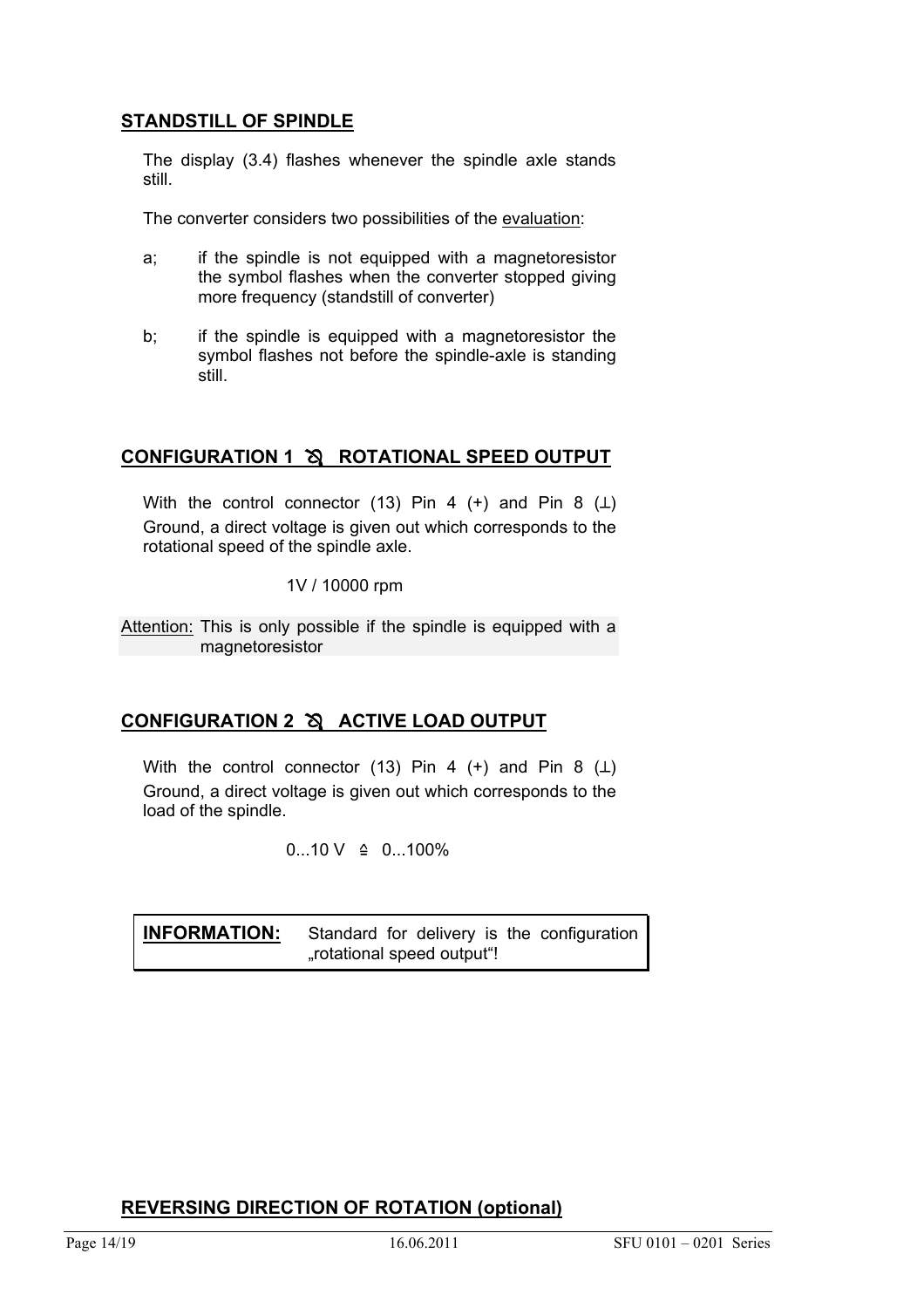To arrange the reversing direction of rotation, apply a directvoltage of +12V...24V on Pin 5 of the Control-Cennector (13). [Pin 8 (⊥) Ground]

This function is only possible, if the spindle-axle stands still. [display (3.4) flashes].

If you arrange or disable the signal during the spindle rotates, the direction or rotation will be changed after the next "standstill of spindle".

#### **EMERGENCY SHUTDOWN INTERLOCK**

The emergency shutdown interlock can be programmed by software "active" or "inactive".

Programming "inactive" is insignificant, whereas with a "active" programming a primary stop-command can be given. This means that the converter cannot be started again neither by the "Start-button" nor by the remote-control and that the spindle will be controlled slowed down.

To abolish the command "shutdown-interlock" there must be injected a voltage of 5V...30V on the control connector (13) Pin 15 (+) and Pin 8  $(\perp)$ .

**ATTENTION: The Spindle** is not grounded by the Converter, but it **must be grounded via the spindle-support**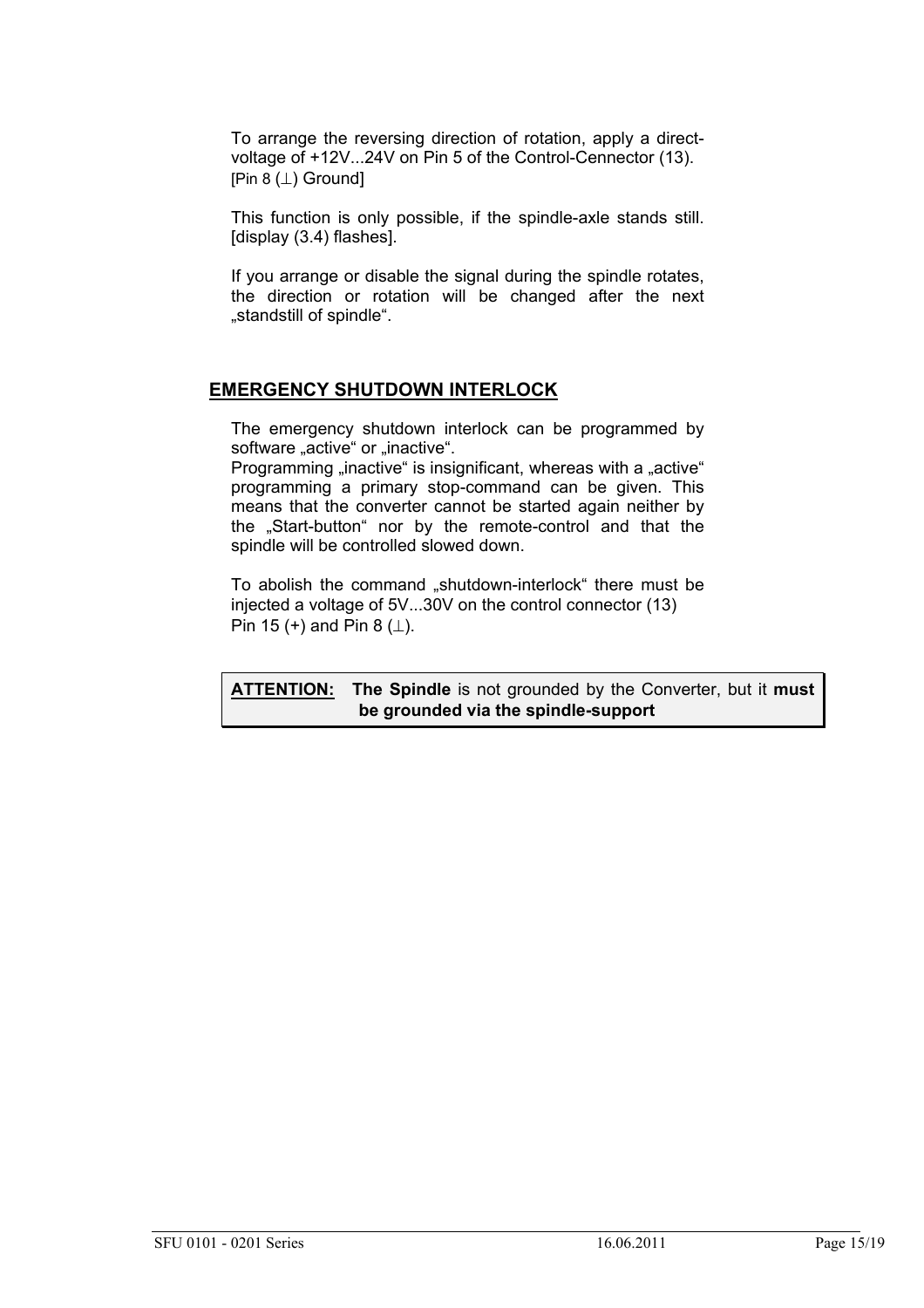#### **SPECIAL ACCESSORIES (optional)**

a; BMR Parameter-Manager (menu program for MS-Windows®)

> This program can change the differently effective transmission parameters and is also able to read the operating hours.

|                                      | <b>BMR Parameter-Manager</b>                                                                              |           |
|--------------------------------------|-----------------------------------------------------------------------------------------------------------|-----------|
| Grenzwerte                           | <b>Betriebsstunden</b>                                                                                    |           |
| 5000<br>min. Drehzahl<br><b>Upm</b>  | Umformer<br>$00000:00 \text{ Std}: \text{Min}$<br><b>Spindel</b><br>$00000:00 \text{ Std}: \text{Min}$    | Öffnen    |
| 60000<br>max. Drehzahl<br><b>Upm</b> | Optionen                                                                                                  | Speichern |
| 10000<br>max. Beschl.<br>Upm/s       | $\nu$ Spindel mit Temperaturfühler<br><b>Not-Aus-Funktion aktiv</b>                                       |           |
| Abschaltverzögerungen (1  10 s)      | Relais aktiv<br>angez. / abgef.                                                                           | Auslesen  |
| Übertemp. Umformer<br>Sek.<br>13     | Last > 100 %<br>◇                                                                                         |           |
| 13<br>Übertemp. Spindel<br>Sek.      | <b>Übertemperatur</b><br>$\begin{array}{cc} \bullet & \bullet \end{array}$                                | Schreiben |
| 10<br>Sek.<br>Laststrom $> 100$ %    | Umformer bereit<br>$\leftarrow$ 0<br>Drehzahl erreicht<br>$\Leftrightarrow$ $\Diamond$                    |           |
| 14<br>Sek.<br>Störung Schnittstelle  | Stillstand                                                                                                | Hilfe     |
|                                      | Parameter-Manager für Frequenzumformer, Version 1.0<br>Copyright © 1995 BMR GmbH, alle Rechte vorbehalten | Beenden   |

b; Controlling for the converter (menu program for MS-Windows®) The converter can be controlled and supervised with this

program.